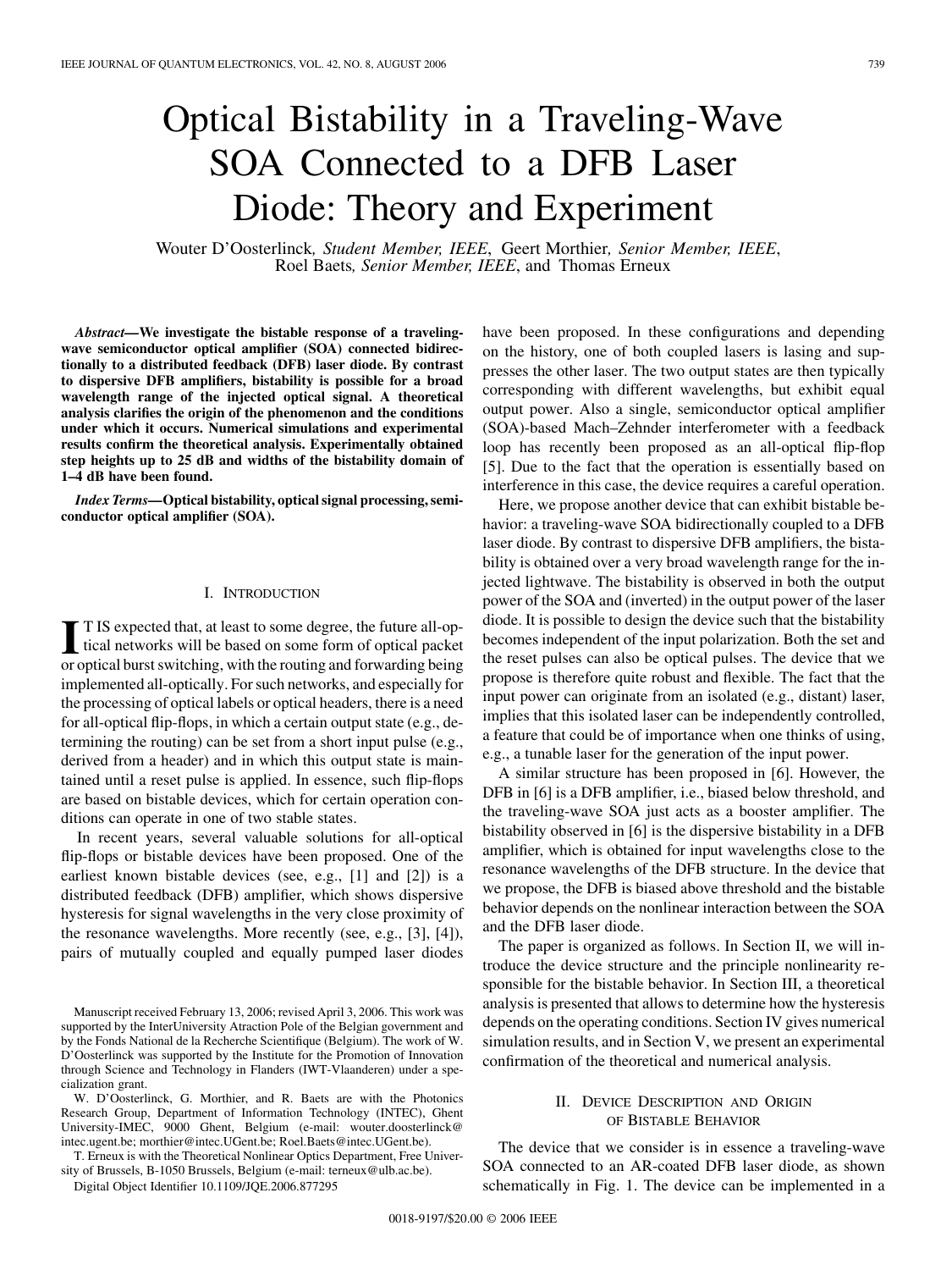<span id="page-1-0"></span>

Fig. 1. Schematic of a semiconductor laser integrated with an SOA.

hybrid or an integrated version. This device has been presented previously as a 2R optical signal regenerator [\[7\],](#page-7-0) and here we demonstrate that it can also exhibit a bistable response under the appropriate operating conditions.

The bistable behavior occurs if the SOA is pumped sufficiently strong and/or if the laser power is sufficiently low. It can be attributed to the fact that for these operation conditions and for certain input power levels to the SOA there exist two stable states. In the first state, the SOA gives a relatively large amplification and its output switches off the laser diode (due to the amplified external light). In the second state, the SOA gives a relatively smaller amplification and its output is insufficient to switch off the laser diode. The small amplification is a consequence of the saturation of the SOA by the laser diode power. The bistable behavior is then observed in both the output power at the input signal wavelength and in the output from the laser diode.

Of particular interest is the fact that the bistable behavior normally occurs for any input signal wavelength and is fairly wavelength independent as long as this wavelength is not close to the Bragg wavelength of the DFB laser.

It is important that unwanted reflections in the device are minimized by using AR-coated facets at both sides of the device (SOA front facet and laser diode back facet), such that the amplified signal is not reflected back in the laser diode and the SOA. For a hybrid device AR-coatings are required on all facets. As we have already mentioned, the wavelength of the injected light should be sufficiently distant from the lasing wavelength such that the laser diode acts as a traveling-wave amplifier for the signal light. If the wavelength of the injected light is too close to the lasing wavelength, the signal injected into the laser diode starts resonating in the DFB cavity and is reflected back into the SOA. The strong reflected signal injected on the right-hand side of the SOA then implies that the SOA is always in a saturated low-amplification regime with the amplified signal unable to switch off the laser diode. However, instead of an AR-coated DFB laser, one could also use an AR-coated DBR laser with Bragg reflectors on either side of the gain section.

In the device shown in Fig. 1, the ON state for the signal power (corresponding with the laser in the OFF state) can be set by injecting an optical pulse on top of the continuous wave (CW) power needed to operate the device in the bistable domain from the left-hand side. The OFF state for the signal power (corresponding with the laser in the ON state) can be reset by injecting an optical pulse in the upper waveguide on the right-hand side (where it is denoted "output power" in Fig. 1).



Fig. 2. Model and notations used in the analytical analysis.

### III. THEORETICAL ANALYSIS

The bistable behavior can be described analytically using a simple steady-state model. Specifically, we consider a traveling wave SOA connected to a DFB laser diode as shown in Fig. 2.

In this model, reflections from the signal light back into the SOA as well as reflections of the laser signal back into the laser diode are neglected. Therefore,  $P_{\text{in}}$  and  $P_1$  are considered to be at the signal wavelength while  $P_2$  and  $P_3$  are considered to be at the laser wavelength.

Because the wavelength of the injected light is substantially different from the DFB lasing wavelength, the effect of the feedback is essentially incoherent. If the laser output is nonzero and provided the injected signal is sufficiently weak, the steady-state carrier density in the DFB laser is not perturbed by the feedback. From the steady-state carrier density equation, we have  $P_{\text{las}} - c(P_2 + P_1) = 0$  if  $P_2 \neq 0$  where  $P_{\text{las}}$  is the laser power without injection and  $c$  is a dimensionless coefficient. Since we only consider the steady-state problem,  $c$  can be removed by properly redefining  $P_{\text{las}}$ . This then leads to the simple model equations

$$
P_2 = P_{\text{las}} - P_1 \text{ if } P_1 \le P_{\text{las}} \tag{1}
$$

$$
0 \text{ if } P_1 > P_{\text{las}} \tag{2}
$$

where  $P_{\text{las}} > 0$  denotes the laser power without injection. The SOA is described in terms of the forward and backward propagating powers  $P_+$  and  $P_-$ , respectively [\[8\]](#page-7-0). From the steadystate traveling-wave equations, we have the following equations for  $P_+$  and  $P_-$ :

 $=$ 

$$
\frac{dP_{+}}{dz} = (g - \alpha_{int})P_{+}
$$
\n
$$
\frac{dP_{-}}{dz} = -(g - \alpha_{int})P_{+}
$$
\n(3)

$$
\frac{dP_{-}}{dz} = -(g - \alpha_{\rm int})P_{-} \tag{4}
$$

where  $g(N)$  is the local gain power and  $\alpha_{int}$  is the SOA internal loss coefficient.  $q(N)$  is approximated as  $q = \Gamma a(N - N_0)$ , where  $\Gamma$  is the confinement factor that takes into account the transverse effects,  $N_0$  is the carrier density at transparency, and  $a$  is the gain coefficient. The steady-state carrier density equation is given by [\[8\]](#page-7-0)

$$
\frac{I}{qV} = \frac{N}{\tau_c} + \frac{g(N)}{\hbar \omega_0 w d} (P_+ + P_-)
$$
\n(5)

where I is the injection current, q is the electron charge, V is the active volume,  $\tau_c$  is the spontaneous carrier lifetime,  $\hbar \omega_0$  is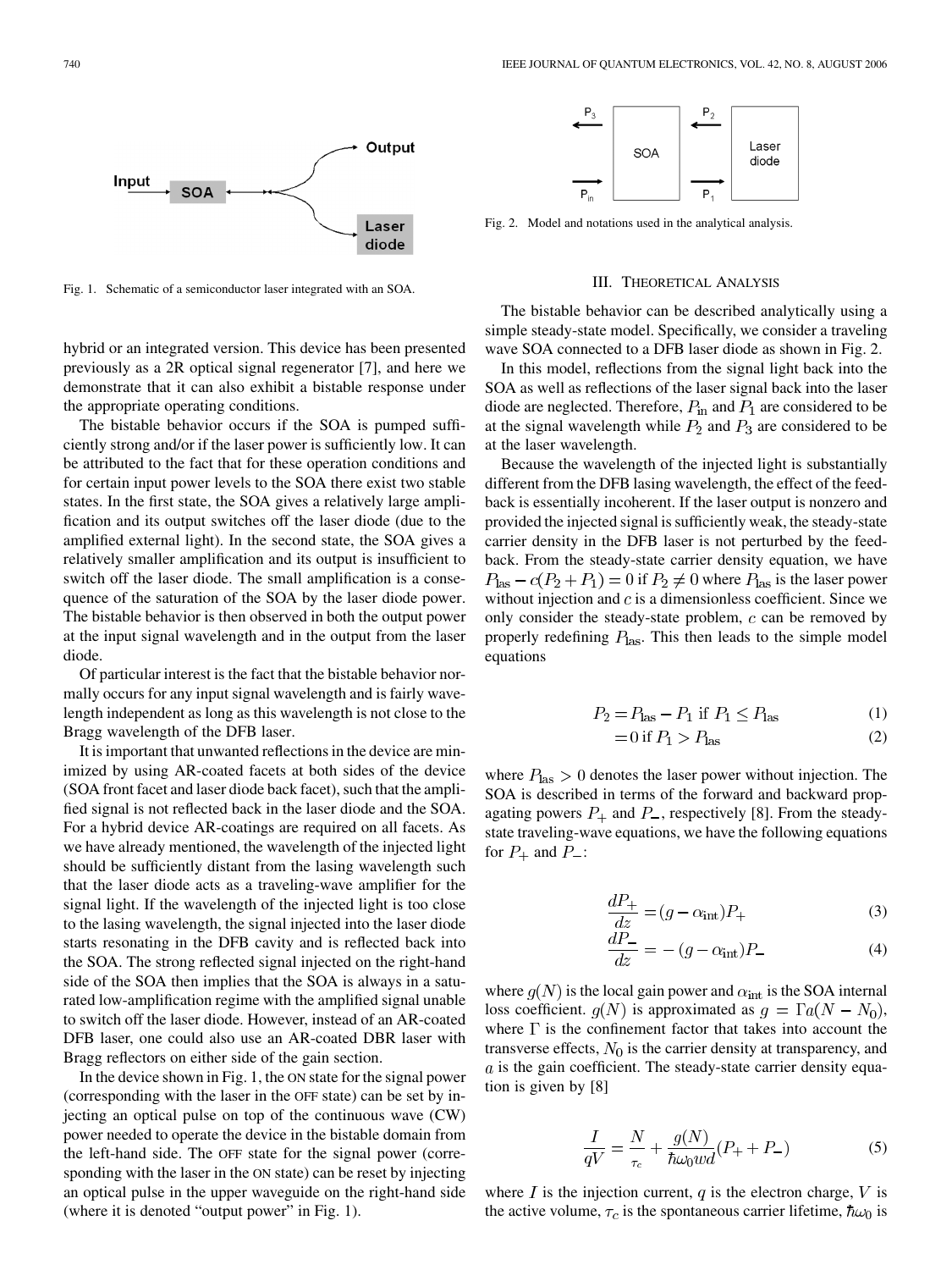<span id="page-2-0"></span>

Fig. 3. Normalized feedback power  $p_2$  as a function of the normalized injected power for  $p_{\text{las}} = 1$  and  $g_0 L = 4$ .

the photon energy,  $w$  is the width of the active region, and  $d$  is the thickness of the active layer. In this paper, we consider the simplified case  $\alpha_{\rm int} = 0$ . It is not a limitation of our analysis but with  $\alpha_{\rm int} = 0$ , two solutions, one with  $P_2 \neq 0$  and one with  $P_2 = 0$  immediately emerge. The detailed analysis is given in [Appendix I](#page-5-0), and the general case  $\alpha_{int} \neq 0$  will be treated elsewhere [].

With all powers normalized by the saturation power  $P_{\text{sat}} \equiv$  $\hbar\omega_0 w d/(a\Gamma\tau_c)$ , the solution  $p_2 \equiv P_2/P_{\rm sat} \neq 0$  satisfies the following transcendental equation:

$$
g_0 L = \ln\left(\frac{p_{\text{las}} - p_2}{p_{\text{in}}}\right) + p_2 \left(\frac{p_{\text{las}} - p_2}{p_{\text{in}}} - 1\right) - p_{\text{in}} + p_{\text{las}} - p_2 \quad (6)
$$

where  $p_{\rm in} \equiv P_{\rm in}/P_{\rm sat}$  and  $p_{\rm las} \equiv P_{\rm las}/P_{\rm sat}$ .  $g_0$  is defined in [Appendix I](#page-5-0) as the unsaturated gain of the SOA which is proportional to the injection current  $I. L$  is the length of the SOA. In this regime, the laser is not switched off and  $p_1 \equiv P_1/P_{\rm sat} =$  $p_{\text{las}} - p_2$ . As  $p_2$  increases, the SOA is progressively saturated and the amplification  $p_1/p_{\text{in}}$  decreases. The second solution corresponds to  $p_2 = 0$  and  $p_1$  satisfying

$$
\ln\left(\frac{p_1}{p_{\text{in}}}\right) + \frac{1}{p_{\text{sat}}}(p_1 - p_{\text{in}}) = g_0 L. \tag{7}
$$

In this regime, the amplification  $p_1/p_{\text{in}}$  for the input signal is much larger because the laser is switched off. The normalized feedback power  $p_2$  (Fig. 3) and signal power  $p_1$  (Fig. 4) are represented as functions of the normalized injected power for  $p_{\text{las}} = 1$  and  $g_0 L = 4$ . They have been obtained by solving numerically (6) and (7). Note that  $p_1$  is given by (7) only for  $p_1 > p_{\text{las}}$ .

By analyzing (6) for small values of  $p_2$ , we may find the condition for a Z-shaped diagram for  $p_2 = p_2(p_{\text{in}})$ . This condition is given by

$$
g_0 L > \ln\left(\frac{1 + 2p_{\text{laqs}}}{p_{\text{las}}}\right) + p_{\text{las}} \frac{1 + p_{\text{las}}}{1 + 2p_{\text{las}}}.\tag{8}
$$



Fig. 4. Normalized feedback power  $p_1$  as a function of the normalized injected power for  $p_{\text{las}} = 1$  and  $g_0 L = 4$ .



Fig. 5. Evolution of the left and right boundary for  $p_{\text{in}}$  of the hysteresis loop as a function of  $g_0 L$  for  $p_{\text{las}} = 1$ .

The inequality (8) clearly indicates that the unsaturated amplification of the SOA needs to surpass a threshold value determined by the laser output power without injection,  $p_{\text{las}}$ . Equivalently, the bias to the laser diode has to be sufficiently low. The width of the bistability domain can be determined analytically. The left boundary is obtained from (6) with  $p_2 = 0$ , and the right boundary is obtained from (7) and the extra condition  $dp_{\rm in}/dp_1 = 0$ . as can be seen in [Appendix II.](#page-6-0) In Fig. 5, the evolution of the width of the bistability domain is shown as a function of  $g_0L$ . It shows that the width of the bistability domain increases with increasing values of  $g_0L$  (or equivalently with decreasing values of  $p_{\text{las}}$ .

One can do a similar analysis when a certain coupling efficiency between SOA and DFB laser is assumed (if for instance the DFB laser diode and SOA are connected trough a coupler as in [Fig. 1](#page-1-0) instead of just butt coupled as in [Fig. 2\)](#page-1-0). The formulas become then more complicated and will not be given here []. However, they indicate that with decreasing coupling efficiency, the bistability starts at ever increasing amplifier gain. For too low coupling efficiencies, the required amplifier gain is so large that it cannot be achieved practically (e.g., due to heating, saturation or lasing problems).

#### IV. NUMERICAL SIMULATIONS

Using a commercial software package [\[9\]](#page-7-0), the static behavior of the proposed device was investigated. The scheme we used consisted of a bulk traveling-wave SOA and a quarter wave shifted DFB laser diode that are connected through a bidirectional coupler. Both the laser diode and the SOA are assumed to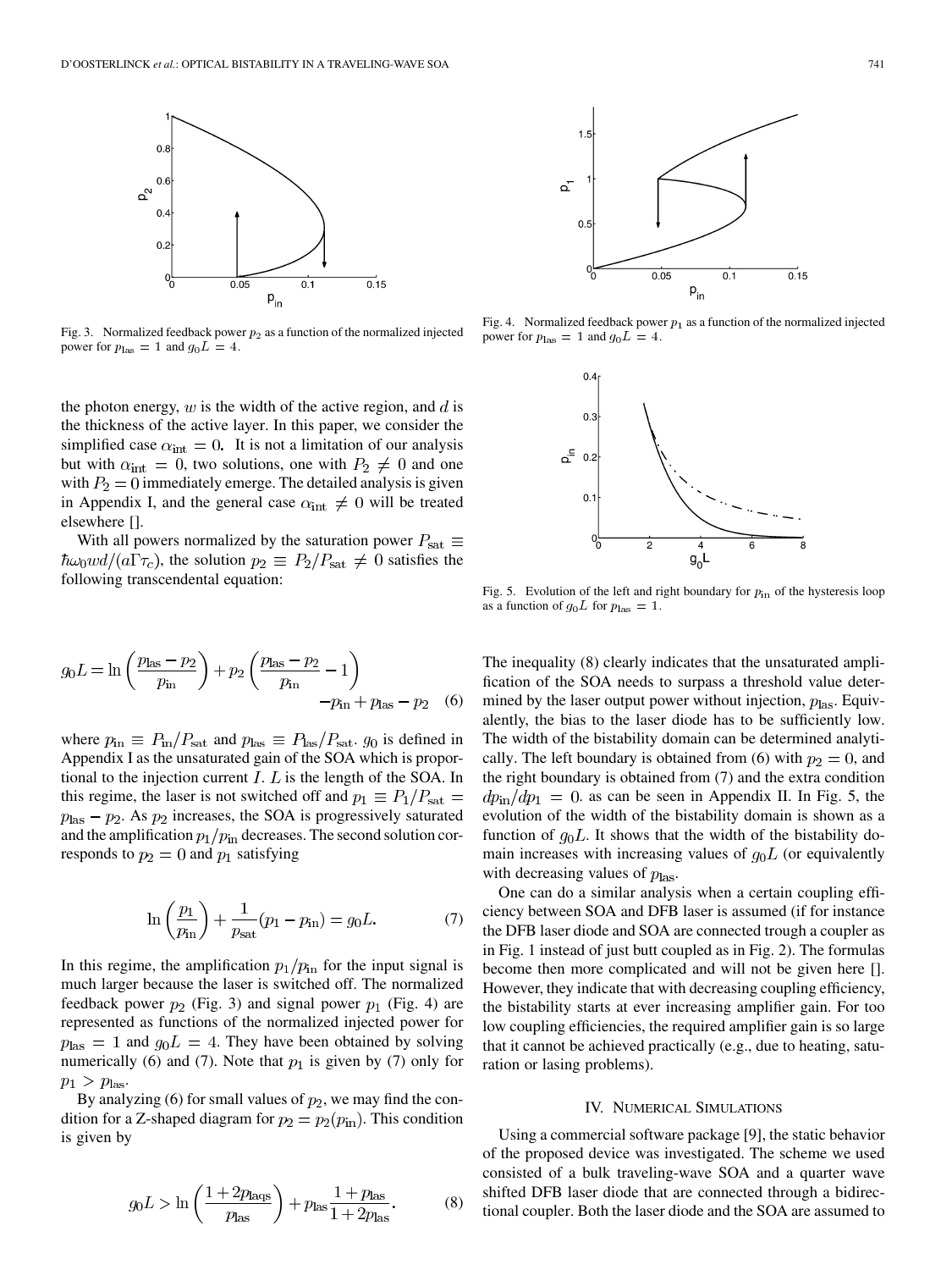<span id="page-3-0"></span>

| SOA chip length               | 500 um           |
|-------------------------------|------------------|
| Laser chip length             | 350 um           |
| Active region width           | $2.5 \text{ um}$ |
| Active region thickness       | $0.2 \text{ um}$ |
| Confinment factor laser diode | 0.3              |
| Confinment factor SOA         | 0.45             |
| Laser wavelength              | 1552.5 nm        |
| Signal wavelength             | 1537.4 nm        |

TABLE II DEFAULT PARAMETERS OF THE SOFTWARE PACKAGE USED FOR THE NUMERICAL SIMULATIONS

| Internal loss                         | $30 -$<br>cm               |
|---------------------------------------|----------------------------|
| Index grating coupling coefficient    | $60 -$<br>em               |
| Linear material gain coefficient      | $3e^{-16}$ cm <sup>2</sup> |
| Non-linear material gain coefficient  | $10e^{-17}$ cm $3$         |
| Material linewidth enhancement factor | 3                          |
| Population inversion factor           |                            |

have AR coatings at both facets. Some typical device parameters used in the simulations are shown in Table I. Other important parameters were default parameters from the software package and are shown in Table II.

The scheme used in these simulations is the same as the one in [Fig. 1](#page-1-0). Light is injected at the front facet of the SOA and after travelling through the SOA, part of the light is injected into the laser diode. The remaining part of the output light is extracted as well as the laser signal that travels back to the SOA. For these simulations the coupling factor between laser diode and SOA was kept constant at 0.5 thus assuming the use of a 3-dB coupler between the SOA and the laser.

In Fig. 6, the behavior of the output power of the laser (corresponding to  $p_2$  in the theoretical analysis) is given as a function of the input power to the SOA for different combinations of the supply currents for SOA and laser diode. In agreement with the theoretical analysis, it can be seen that the gain of the SOA (or the current of the SOA) needs to be sufficiently high, with the threshold for bistability depending on the laser power or the laser current. The decision point shifts to higher input powers for increasing laser currents (or decreasing SOA currents) as could be expected. It can also be seen that, in agreement with [Fig. 5](#page-2-0), the width of the hysteresis loop increases with increasing SOA supply current (for constant laser supply current) or decreasing laser supply current (for constant SOA supply current). The bistability in the laser output power corresponds with an extinction ratio of over 20 dB and the width of the hysteresis varies between 0 and 4 dB.

[Fig. 7](#page-4-0) shows the output power of the SOA (corresponding to  $p_1$  in the theoretical analysis) as a function of the input power to the SOA for an SOA current of 100 mA and different supply currents for the laser diode. These graphs are approximately inverted versions of the corresponding ones in Fig. 6 indicating a strong interaction between the signal light and the laser light. This time, the step is directed towards higher output powers, and step heights of up to about 8 dB can be achieved. The width of the hysteresis is of course the same as in Fig. 6.



Fig. 6. Output power of the laser diode as a function of the input power to the SOA for different supply currents to the laser diode (see legend) and different supply currents to the SOA. (a) 80 mA. (b) 100 mA. (c) 120 mA.

Simulations with different coupling ratios indicate that the higher the coupling ratio, the stronger the interaction between SOA and laser diode becomes. In [Fig. 8,](#page-4-0) the laser power is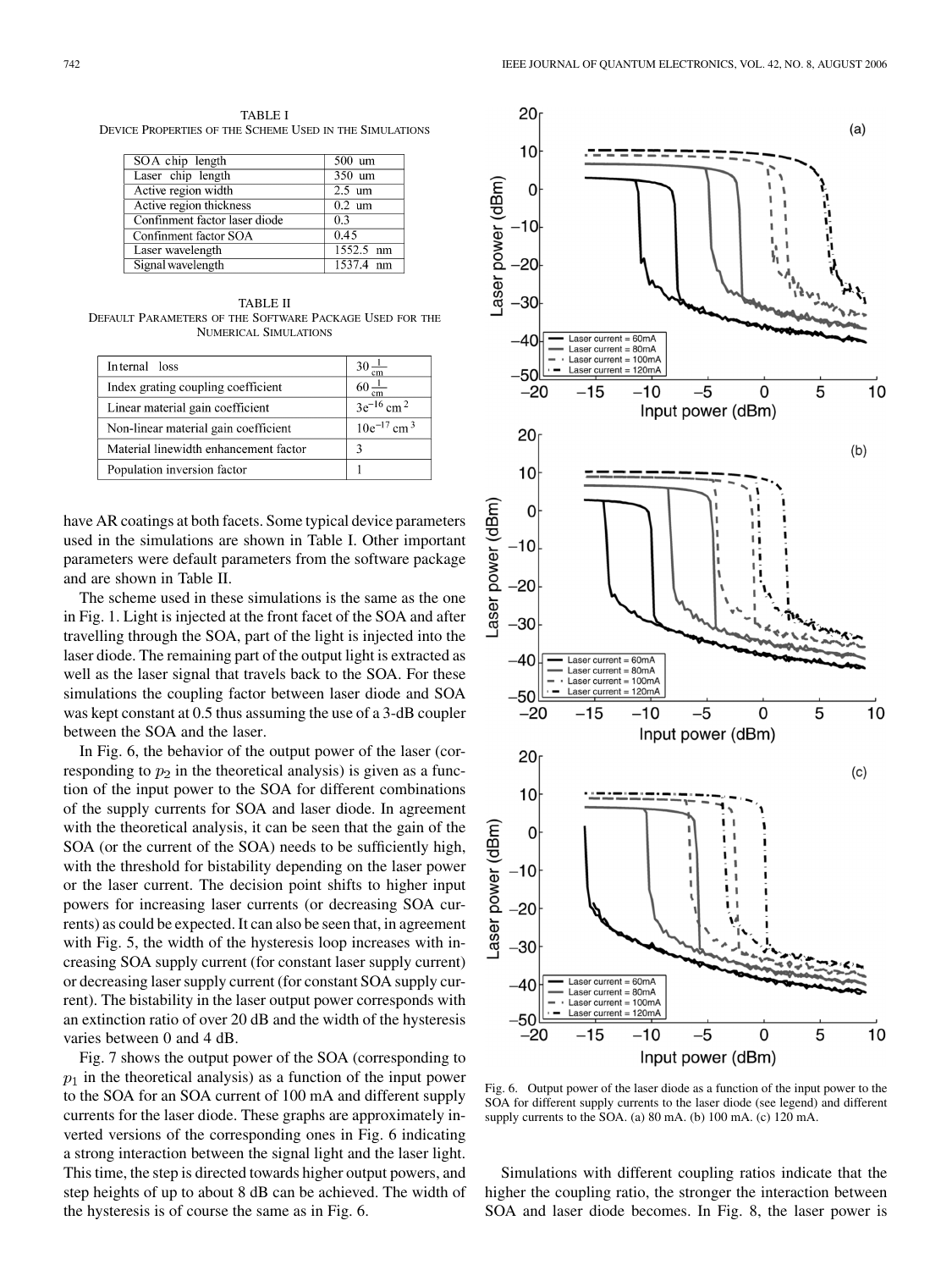<span id="page-4-0"></span>

Fig. 7. Output power after the SOA as a function of the input power to the SOA for different supply currents to the laser diode (see legend) and a supply current to the SOA of 100 mA.

shown as a function of the input power for a coupling ratio of 0.2 and 0.75, respectively. In both cases, the supply current to the SOA was 120 mA. One can clearly see that to obtain proper operation within a reasonable input power region, the coupling ratio has to be sufficiently high. The influence of higher coupling ratios than in [Fig. 6,](#page-3-0) however, seems limited as can also be seen from the theoretical analysis when a certain coupling efficiency between laser diode and SOA is taken in to account.

## V. EXPERIMENTAL RESULTS

Using a wavelength selectable light source [\[10\]](#page-7-0) consisting of an SOA with an angled output waveguide, followed by a 4X1-MMI optical coupler and 4  $(\lambda/4)$ -shifted DFB laser diodes with straight output waveguides, the working principle of the proposed device has been investigated experimentally. A schematic representation of the device is given in Fig. 9. The four DFB laser diodes each operate at a different wavelength and can be temperature tuned. For our purpose only, one of the lasers will be used. This results in a coupling ratio of 0.25 between the SOA and the laser diode. Light from a tunable laser is amplified with an EDFA and injected into the SOA. The output signal can be extracted at both sides of the component, but due to the optimized coupling at the angled SOA facet the output power is extracted there. A circulator is then used to separate the output signal from the input signal. Furthermore, only the laser signal is investigated experimentally because of the low reflection for the input signal from the back facet. The wavelength of the laser diode is fixed at 1540 nm, and the drive current for the laser diode is fixed at 87 mA. No polarization influence has been observed during these measurements.

In [Fig. 10](#page-5-0) operation of the device for different input signal wavelengths is shown. For the same SOA current (100 mA) good operation over a wavelength range of about 12 nm is shown, with step heights up to 25 dB and bistability widths between 1 and 3 dB. The difference between the different



Fig. 8. Laser power as a function of the input power to the SOA for a supply current to the SOA of 120 mA, a coupling ratio of (a) 0.2 or (b) 0.75 and different supply currents to the laser diode (see legend).



Fig. 9. Schematic representation of the device used in the experiments.

wavelengths can be sought in the difference in gain and coupling into the grating of the laser diode at the different signal wavelengths. For signal wavelengths close to the central Bragg wavelength of the laser signal light couples into the grating disturbing the feedback between laser diode and SOA. These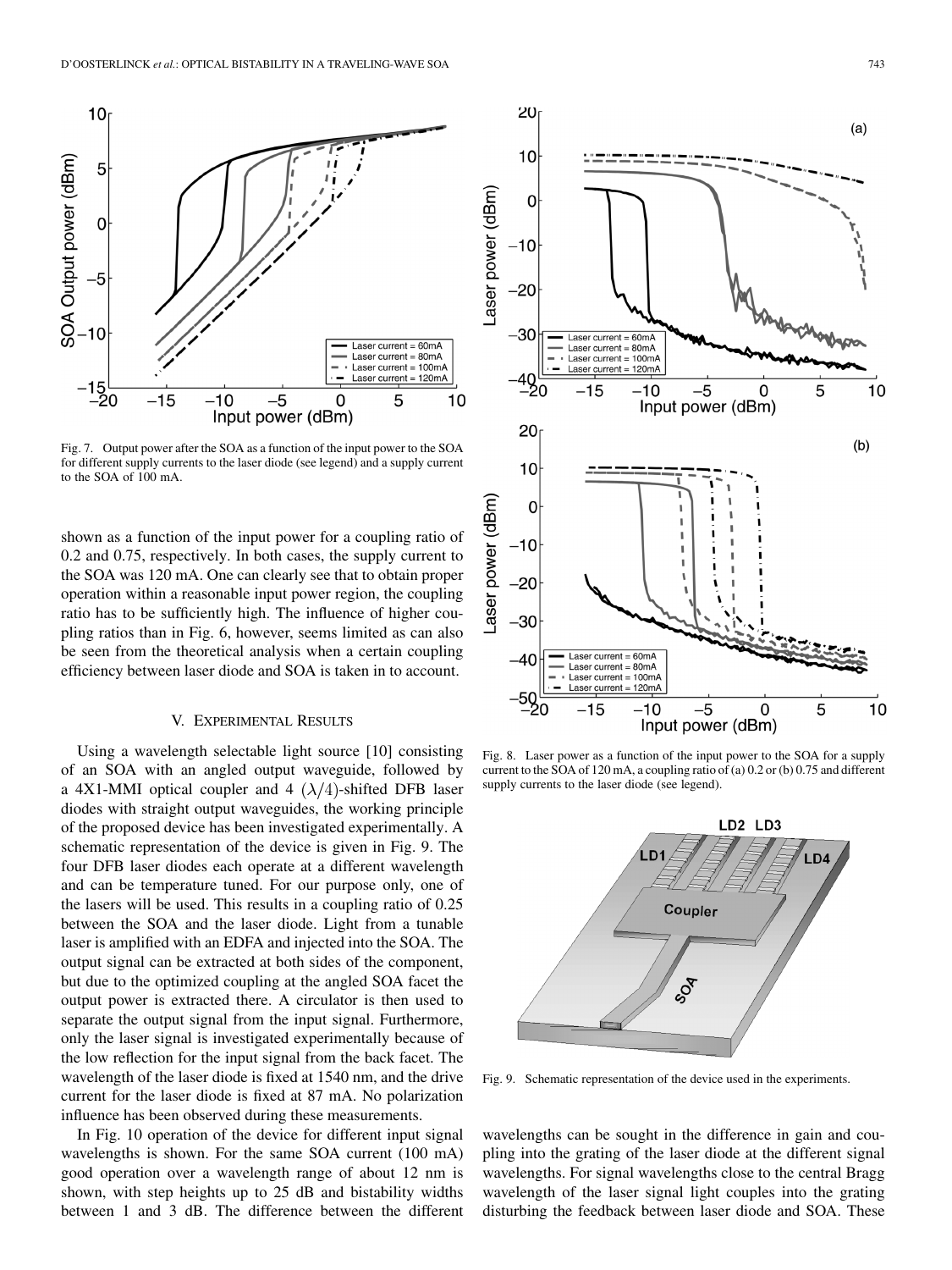<span id="page-5-0"></span>

Fig. 10. Measured output versus input power relation for different wavelengths for the input signal.



Fig. 11. Measured output versus input power relation for different SOA currents

measurements were limited by the available optical filters, but it is expected, as has also been seen in simulations, that good operation over a broader wavelength region is feasible.

In addition to the wavelength dependence, we also looked into the adjustability of the hysteresis of the device by adjusting only the drive current of the SOA. For these measurements the signal wavelength was set at 1555 nm. As shown in Fig. 11, step heights of about 25 dB and bistability widths of 1–4 dB can again be achieved.

Comparing Fig. 11 with [Fig. 6,](#page-3-0) a good agreement between the numerical simulations and experimental results can be found. In both cases, it can be seen that the input power for which the step occurs decreases for higher SOA drive currents with constant laser drive currents. Using the wavelength dependence of the device shown in Fig. 10 and the tunability shown in Fig. 11, the same device could be used for several different wavelength channels with near identical operation characteristics. Considering the fact that the speed of this device is primarily determined by the feedback time between the SOA and the laser diode, it is believed that with this integrated device high switching speeds can be obtained. A single feedback time for a device with a typical length of under 1 mm is of the order of 10 ps and the total feedback time is then determined by the feedback strength (depending on the effect a change in output power of one of the two components has on the other).

# VI. CONCLUSION

We have discussed a new type of optical bistable behavior in a TW-SOA connected to a DFB laser diode. The bistability can be obtained for a broad range of input signal wavelengths and can be adjusted by simply changing the currents injected into the SOA and the DFB laser diode. The laser diode must have AR-coated facets, but does not need to be a DFB laser diode. A DBR laser diode (e.g., a widely tunable SG-DBR laser) with two AR-coated facets and Bragg sections on either side of the gain section can also be used. Moreover, both hybrid and integrated implementations of the device can be used. We have obtained excellent agreement between the theoretical analysis and the numerical and experimental results. Very steep steps in the output power of up to 25 dB have been observed in the output power of the laser as well as a rather narrow bistability region. The device is a relatively simple, robust, and flexible component, which could be used in a variety of applications and is in principle also suitable as an optically settable and resettable flip-flop.

#### APPENDIX I

#### DERIVATION OF THE ANALYTICAL RESULTS

It is mathematically more convenient to rewrite [\(5\)](#page-1-0) in terms of the gain  $q = \Gamma a (N - N_0)$ . Equations [\(3\) and \(4\)](#page-1-0) then become

$$
\frac{dP_{+}}{dz} = (g - \alpha_{\rm int})P_{+}
$$
\n(9)

$$
\frac{dP_{-}}{dz} = -(g - \alpha_{\rm int})P_{-} \tag{10}
$$

$$
\frac{g_0 - g}{\tau_c} = \frac{g}{E_{\text{sat}}} (P_+ + P_-)
$$
 (11)

$$
P_{+}(0) = P_{\text{in}}, \quad P_{-}(L) = P_{2} \tag{12}
$$

where

$$
g_0 \equiv \Gamma a N_0 \left(\frac{I}{I_0} - 1\right) \qquad E_{\text{sat}} \equiv \frac{\hbar \omega_0 w d}{\Gamma a} \tag{13}
$$

and  $I_0 \equiv qV N_0 \tau_c^{-1}$  is the current required for transparency. Equations [\(1\) and \(2\)](#page-1-0) describes the effect of the feedback. We need to solve (9)–(12) separately for  $P_1 \leq P_{\text{las}}$  and  $P_1 > P_{\text{las}}$ . The second problem is easier because  $P_2 = 0$ , but it is the first problem where  $P_2 \neq 0$  that captures the hysteresis phenomenon. For mathematical clarity, we assume  $\alpha_{\rm int} \ll g$ . It is not a limitation of our analysis but it considerably simplifies the algebra.

Considering the first problem we obtain from (9) and (11)

$$
P_+P_- = C \tag{14}
$$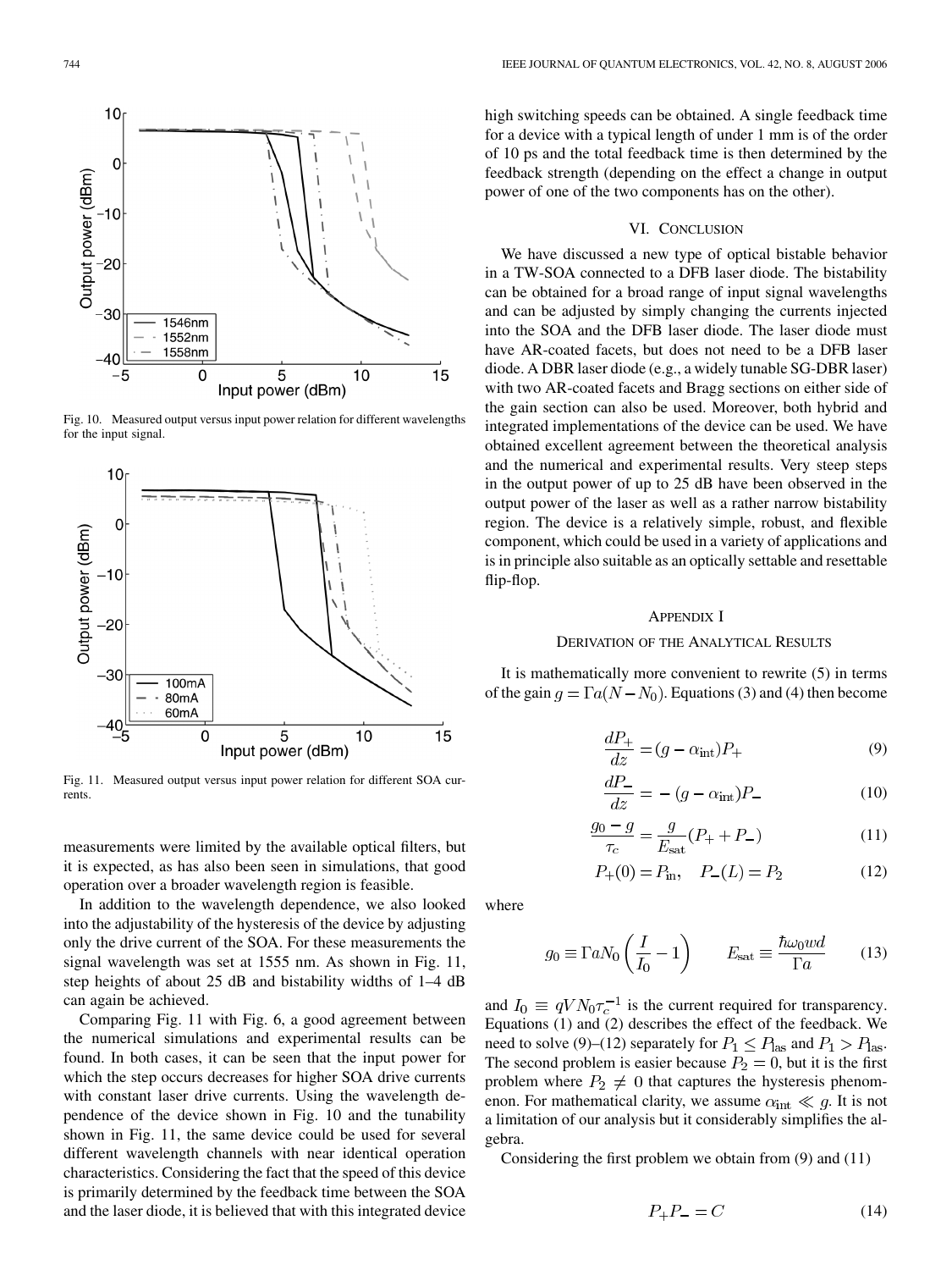<span id="page-6-0"></span>where  $C$  is a constant to be determined. Using [\(1\),](#page-1-0) we eliminate  $P_+$  in the remaining equations. After some calculations, we obtain a first order differential equation for  $P_$  given by

$$
P'_{-} = -\frac{g_0 P_{-}^2}{P_{-} + \frac{(P_{-}^2 + C)}{P_{\text{sat}}}}.\tag{15}
$$

This equation is separable and integrating with the boundary condition  $P_-(L) = P_2$  leads to the following solution (in implicit form):

$$
-g_0(z-L) = \frac{1}{P_{\rm sat}} \left[ (P_- - P_2) - C \left( \frac{1}{P_-} - \frac{1}{P_2} \right) \right] + \ln \left( \frac{P_-}{P_2} \right). \tag{16}
$$

Evaluating this equation at  $z = 0$  and making use of (1) we obtain the following equation for  $P_2$ :

$$
g_0 L = \frac{1}{P_{\text{sat}}} \left[ P_2 \left( \frac{P_{\text{las}} - P_2}{P_{\text{in}}} - 1 \right) - (P_{\text{in}} - P_{\text{las}} + P_2) \right] + \ln \left( \frac{P_{\text{las}} - P_2}{P_{\text{in}}} \right). \quad (17)
$$

Normalizing all powers by  $P_{\text{sat}}$ , (17) becomes

$$
g_0 L = \ln\left(\frac{p_{\text{las}} - p_2}{p_{\text{in}}}\right) + p_2 \left(\frac{p_{\text{las}} - p_2}{p_{\text{in}}} - 1\right) - p_{\text{in}} + p_{\text{las}} - p_2
$$
\n(18)

where  $p_j = P_j/P_{\text{sat}}$ . By using  $p_2 = p_{\text{las}} - p_1$  one finds an equation for  $p_1$  as a function of  $p_{\text{in}}$ 

$$
\ln\left(\frac{p_1}{p_{\text{in}}}\right) + (p_{\text{las}} - p_1)\left(\frac{p_1}{p_{\text{in}}} - 1\right) - p_{\text{in}} + p_1 = g_0 L. \tag{19}
$$

Equation (18) is a transcendental equation for  $p_2$  which is easy to analyze if we consider the length as the control parameter. There is a bifurcation point at  $L = L_c$  where  $p_2 = 0$  which is given by

$$
L_c = g_0^{-1} \left[ \ln \left( \frac{p_{\text{las}}}{p_{\text{in}}} \right) - p_{\text{in}} + p_{\text{las}} \right]. \tag{20}
$$

The bifurcation diagram admits either one or two nonzero solutions for  $p_2$ . The condition for two nonzero solutions implies hysteresis. It is obtained by determining the direction of bifurcation at  $L = L_c$ . Expanding (18) for small  $p_2$  and small  $L - L_c$ , we find that  $L - L_c > 0$  if

$$
-\frac{1}{p_{\text{las}}} + \frac{p_{\text{las}}}{p_{\text{in}}} - 2 > 0.
$$
 (21)

Equation (21) is the condition for hysteresis which depends on  $p_{\text{las}}$  and  $p_{\text{in}}$ . It is satisfied for sufficiently low values of  $p_{\text{in}}$ . If we consider  $p_{\text{in}}$  as our control parameter, as it is the case in our experiments, then we need to solve (18) numerically as can be seen in [Figs. 3](#page-2-0) and [4](#page-2-0).

Rewriting (21) gives us

$$
p_{\rm in} < \frac{p_{\rm las}^2}{2p_{\rm las} + 1}.\tag{22}
$$

And substituting this in (18) then results in a condition for  $q_0L$ as a function of  $p_{\text{las}}$ 

$$
g_0 L > \ln\left(\frac{1 + 2p_{\text{las}}}{p_{\text{las}}}\right) + p_{\text{las}} \frac{1 + p_{\text{las}}}{1 + 2p_{\text{las}}}.\tag{23}
$$

Finally, we repeat the analysis for the second problem where  $P_2 = 0$ . We find

$$
\ln\left(\frac{P_1}{P_{\text{in}}}\right) + \frac{1}{P_{\text{sat}}}(P_1 - P_{\text{in}}) = g_0 L \tag{24}
$$

which is an equation for  $P_1$ . Our solution is valid until  $P_1$  =  $P_{\text{las}}$ . Substituting  $P_1 = P_{\text{las}}$  into (24) leads again to the critical length  $L = L_c$  given by (20). Normalizing again all powers in (24) by  $P_{\text{sat}}$  yields

$$
\ln\left(\frac{p_1}{p_{\text{in}}}\right) + (p_1 - p_{\text{in}}) = g_0 L. \tag{25}
$$

# APPENDIX II

## WIDTH OF THE HYSTERESIS LOOP

When looking at the width of the hysteresis loop one finds that there are two boundaries for this loop. The first being determined by the condition  $p_2 = 0$  as can also be seen from (20). Rewriting this as a function of  $p_{\text{las}}$  and  $g_0L$  one finds a condition for the left boundary value of  $p_{\text{in}}$  for the hysteresis loop

$$
\ln\left(\frac{p_{\text{las}}}{p_{\text{in}}}\right) - p_{\text{in}} + p_{\text{las}} = g_0 L. \tag{26}
$$

For the right boundary of the loop the maximum of (19) needs to be found. Taking the derivative of this equation with respect to  $p_1$  the following expression for  $p_{\text{in}}$  is found:

$$
p_{\rm in} = \frac{2p_1^2 - p_{\rm las}p_1}{2p_1 + 1}.\tag{27}
$$

Substituting this condition into (19) yields

$$
g_0 L = \ln\left(\frac{2p_1 + 1}{2p_1 + p_{\text{las}}}\right) + (p_{\text{las}} - p_1) \left(\frac{2p_1 + 1}{2p_1 + p_{\text{las}}} - 1\right) - \frac{2p_1^2 - p_{\text{las}}p_1}{2p_1 + 1} + p_1. \quad (28)
$$

## ACKNOWLEDGMENT

The authors would like to thank K. Kudo, K. Yashiki, K. Sato, and J. De Merlier from NEC Corporation for lending wavelength-selectable light sources.